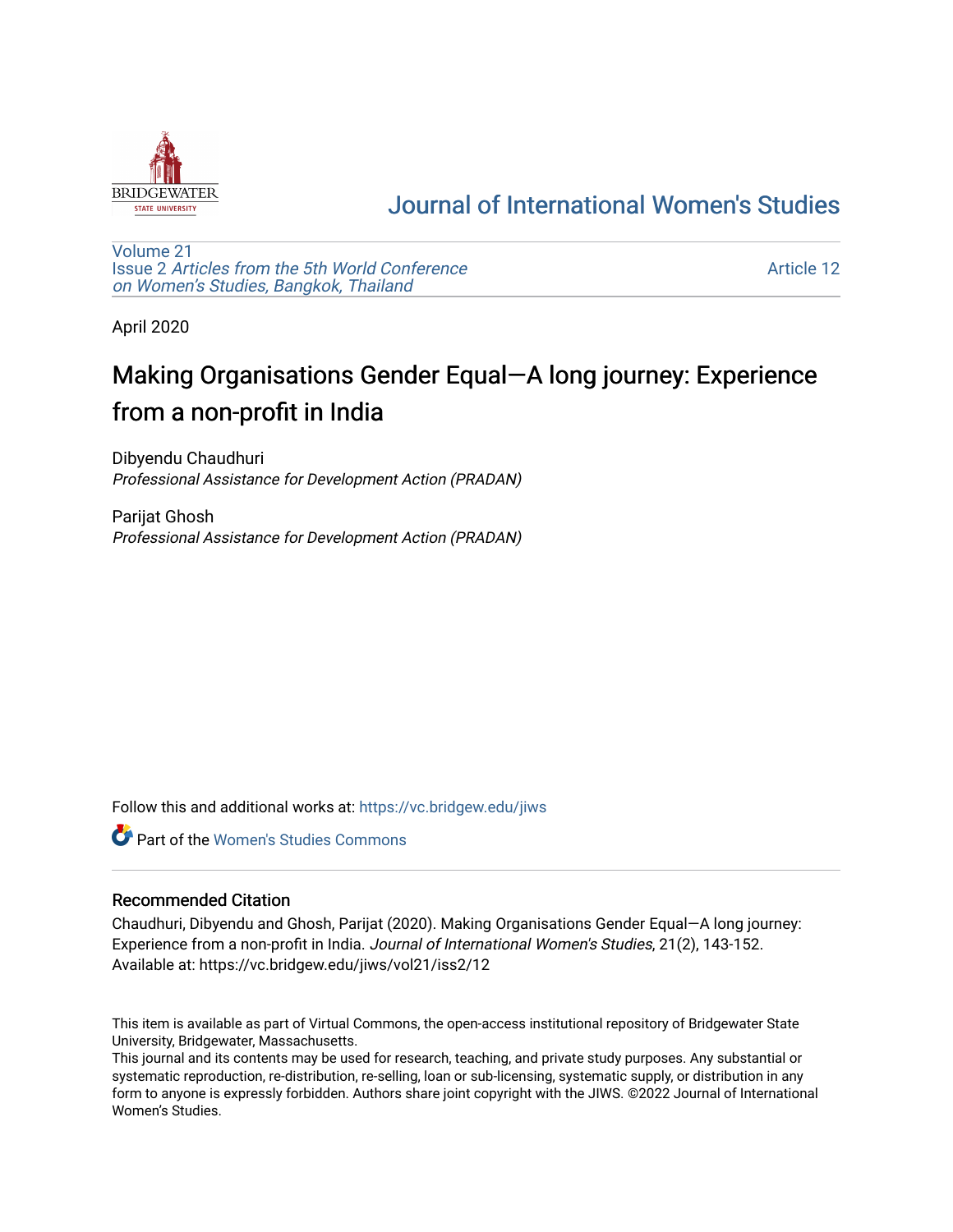#### Chaudhuri and Ghosh: Making Organisations Gender Equal

This journal and its contents may be used for research, teaching and private study purposes. Any substantial or systematic reproduction, re-distribution, re-selling, loan or sub-licensing, systematic supply or distribution in any form to anyone is expressly forbidden. ©2020 Journal of International Women's Studies.

#### **Making Organisations**[1](#page-1-0) **Gender Equal—A Long Journey: Experience from a non-profit in India**

By Dibyendu Chaudhuri<sup>[2](#page-1-1)</sup> and Parijat Ghosh<sup>[3](#page-1-2)</sup>

#### **Abstract**

Organisational leadership plays a key role in shaping the workspace. The collectively held beliefs, assumptions, and values which constitute the culture of an organisation are mostly influenced by its leadership. Monogamous patriarchal family structures—evolved based on male ownership and women's subjugation—have led to the deep-seated idea of male supremacy. Organisations, including value-based non-profits, show the same pattern. Within organisations, patriarchal leadership exhibits sexism in order to maintain the status quo. The deep culture of gender inequality in organisations is apparently maintained as a means of maintaining male supremacy. This article demonstrates how, in two consecutive gender audits, Professional Assistance for Development Action (PRADAN), a non-profit organisation scored much lower in 'willingness of leadership to make the organisation a better place for women to work' in spite of the fact that PRADAN is among a small number that invested resources, financial and human, to bring about gender equality in the organisation. As members of the leadership group of PRADAN, the authors assert the need for a powerful Guiding Coalition, outside the normal hierarchy, to lead initiatives and to work with the leadership group, as a way forward to make the organisation a better place for women to work.

*Keywords*: Gender Audit, Gender equality, organisational culture, Leadership, Guiding Coalition, PRADAN

#### **Introduction**

This article is based on the efforts of our organisation, Professional Assistance for Development Action (PRADAN), to make itself a better place for women to work. PRADAN<sup>[4](#page-1-3)</sup>, a non-profit organisation in India, which mostly works in *Adivasi* (Indigenous Peoples) villages in Central Indian Plateau (CIP).

The practitioners in PRADAN come from reputed institutions across India after completing at least 16 years of formal education. PRADAN's one year of Development Apprenticeship (DAship) programme orients and trains the new entrants for working at the grassroots level—directly with downtrodden people. PRADAN works in small work units (WU) of 5-6 practitioners based in sub-district level towns. These practitioners help women, especially

<span id="page-1-0"></span><sup>&</sup>lt;sup>1</sup> The authors have obtained permission from the Executive Director of PRADAN to publish this article.<sup>2</sup> Dibyendu Chaudhuri currently works in the Research & Advocacy unit of Professional Assistance for

<span id="page-1-1"></span>Development Action (PRADAN), a non-profit organisation in India. He specialises in Human Resource

Development, Monitoring-Evaluation-Learning, Integrated Natural Resource Management and Micro-finance.

<sup>3</sup> Parijat Ghosh works in the Research and Advocacy unit in the Indian Non-Profit organisation, Professional

<span id="page-1-3"></span><span id="page-1-2"></span>Assistance for Development Action (PRADAN). She specialises in Human Resource Development, organisation development, sustainable intensification and gender issues. 4 To know more, please visit [www.pradan.net](http://www.pradan.net/)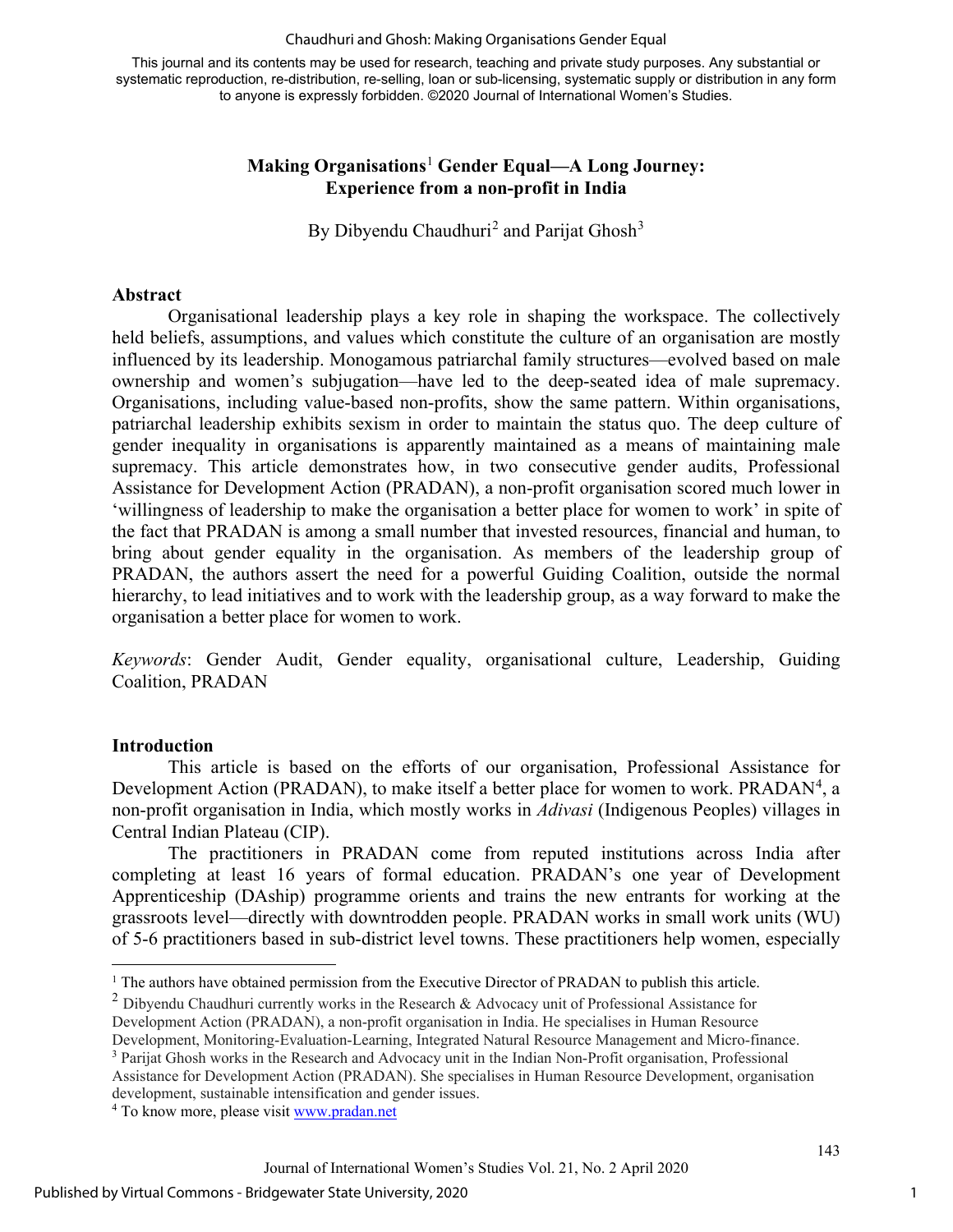from *Adivasi* society from the surrounding villages, to get organised into small groups, deliberate on the reasons for their deprivation, and to plan and execute activities to address the issues they face. PRADAN WU also includes support staff such as accountant and MIS personnel.

Over the last seven-eight years, in many internal forums, women employees of PRADAN have been raising issues regarding the difficulties they face in the organisation. These difficulties are related to sensitivity of colleagues towards women's issues<sup>[5](#page-2-0)</sup>, PRADAN's policies, the team's culture, etc. The ratio of women to men is also skewed at all levels of the organisation. In 2017, at the entry level there were 71 women per 100 men; the dropout rate of women was much higher than that of men, a number which only increased with the years of service. There were 44 women per 100 men who completed 3-5 years of the service period. Also, among staff who completed over 5 years of service, there were only approximately 25 women per 100 men. In leadership positions<sup>[6](#page-2-1)</sup> there were 24 women per 100 men. This pattern indicates the presence of a patriarchal culture, structures, and policies in the organisation (Rubin 1997).

After many rounds of discussion and consultation we developed the view that such a skewed male-female ratio within the organisation and within the leadership are not acceptable. Under the title, "Making PRADAN a better place for women to work," we initiated three different but integrated initiatives<sup>[7](#page-2-2)</sup>. They were as follows:

- Form and nurture a Women's Caucus to create space for internal dialogue among women employees
- Conduct a 'gender audit' at the level of work-units
- Review the design and curriculum of the DAship Programme

These three initiatives were conceived as interdependent processes in the sense that all three were necessary for the desired change may not take place.

- Constant comparisons with male member's efforts and contributions.
- A sense of pressure to be more masculine as one rises in the hierarchy in the organization.
- The present evaluation and monitoring system is masculine.

<span id="page-2-0"></span><sup>5</sup> PRADAN's Management Unit was assisted by two independent consultants, Ms. Nandini Narula and Mr. Gagan Sethi to conduct a study on the gendered workspace in PRADAN. Both of them are renowned feminists and organisation development consultants from India. Some of the issues which were reported by women during the study conducted by Mr. Shethi and Ms. Narula were as follows:

Mobility on motorcycles especially during women's menstrual cycles.

Expectations to perform the same work as men caused significant anxiety.

The struggles to establish and sustain identity as an individual, to live up to the expectation of self and others in different role performances, thus leading to a constant need to balance between work, self, family needs and expectations; to continue to work in tough conditions irrespective of life cycle needs.

<sup>-</sup> A sense of loneliness in bringing up children and their struggles.

<span id="page-2-2"></span><span id="page-2-1"></span><sup>&</sup>lt;sup>6</sup> Practitioners in PRADAN join as Executives. After five years of service they become eligible to lead teams as Team Coordinators. After 10 years of experience, practitioners are eligible to become an Integrator who leads the operations of a Development Cluster or a Corporate Function. Practitioners with more than 15 years of experience in PRADAN are eligible to become an Executive Director (ED). A select group of Integrators constitute the Management Unit (MU) of PRADAN, its top-level management. ED and MU members change every five years. 7 <sup>7</sup>In the Study report Ms. Narula and Mr. Sethi made nine recommendations, three of which PRADAN's leadership began initially. They also helped to conceptualise initiatives.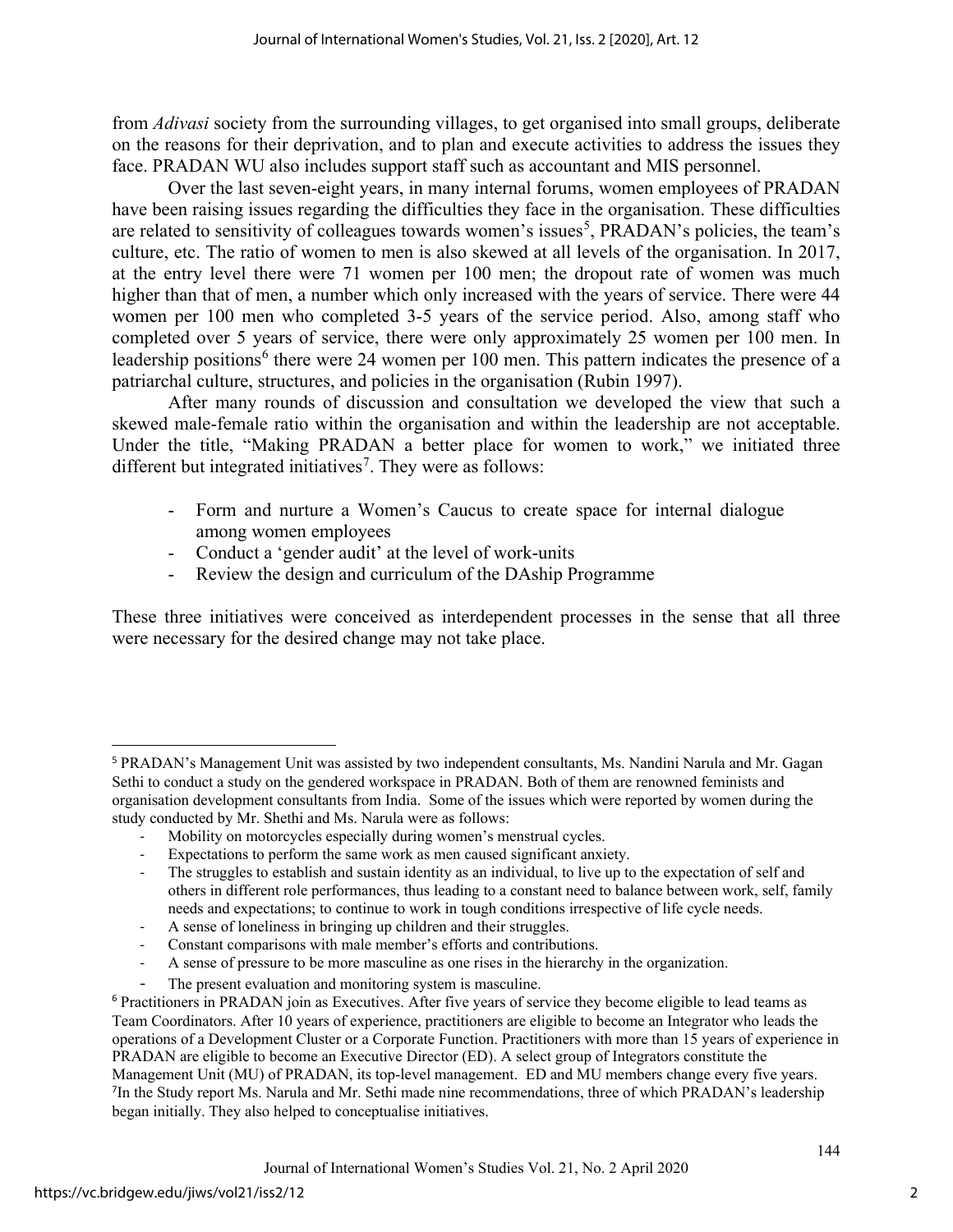#### **The initiatives**

The Women's Caucus was perceived as a non-formal space exclusively for women with a mandate to prepare women leaders within the organization and to influence PRADAN in its journey to become a gender just organisation. It has continued for the last four years as of this writing. The Women's Caucus thus far has served as a platform for women to come together and connect with each other, both personally and professionally, for building more clarity, solidarity and confidence, acknowledging women's issues across different age groups as well as supporting and strengthening their negotiation power. However, over time, the meetings became less regular.

The new DAship module includes how patriarchal relations and gender-based discrimination play out in both family and workspaces. It also identifies the roles, both within the organization and society more broadly, that individuals should adopt to create gender equality. This module has been in place for the last four years. The Development Apprentices rated this training high in terms of both content and facilitation. These two initiatives were to be supported by periodic gender audits, which were supposed to help the organisation both to take stock of the status of gender equality, and also to provide feedback to improve the situation.

#### **Gender Audit**

After continuing the Women's Caucus and the new DAship module for two years, a Gender Audit (GA) was initiated as a process to help the work units in PRADAN to take stock of how favourable the work units were for women employees and make plan of action around improving the situation.

The GA was considered to be a formal, routine process within the organisation. PRADAN employees who have strong positions in favour of gender equality were selected by the Human Resource Development (HRD) unit as Auditors; we were also part of this Audit team. As members of the Auditors' group, we developed the Audit design, including its tools and methods. The two-day Audit process included the following features: 1) a Focus Group Discussion (FGD), 2) a questionnaire survey, 3) Personal Interviews (PI) with selected members and the person in charge of the unit, 4) observation of the office space, and 5) scrutinising relevant documents such as team meeting minutes, travel bills, leave applications and approval, etc. The gender auditors (one male and one female for each WU) were supposed to present the audit report to the respective WU on which WU members would prepare a Plan of Action (PoA). The audit of a WU was thought to be completed after sending the Audit report and PoA to the HRD unit by the auditors.

The questionnaire and FGD topics were developed by the auditors, based on our experience in PRADAN. Following the Gender at Work framework (for more details visit [https://genderatwork.org/analytical-framework/\)](https://genderatwork.org/analytical-framework/) the questions were clustered into different Quadrants (Q) viz. Q1) consciousness of staff (knowledge, skills, consciousness); Q2) noticeable changes in individuals' conditions (voice, freedom from violence, access to opportunities of growth and development); Q3) formal rules and policies; and Q4) informal norms and deep structure. There were some questions developed around the Gender Integration Framework. This is a framework developed by the Commission on the Advancement of Women (for more information, contact: InterAction - CAW, 1400 16th St, NW, Suite 201, Washington, DC 20036, Web: [www.interaction.org\)](http://www.interaction.org/). These questions revolved around the political will for change, the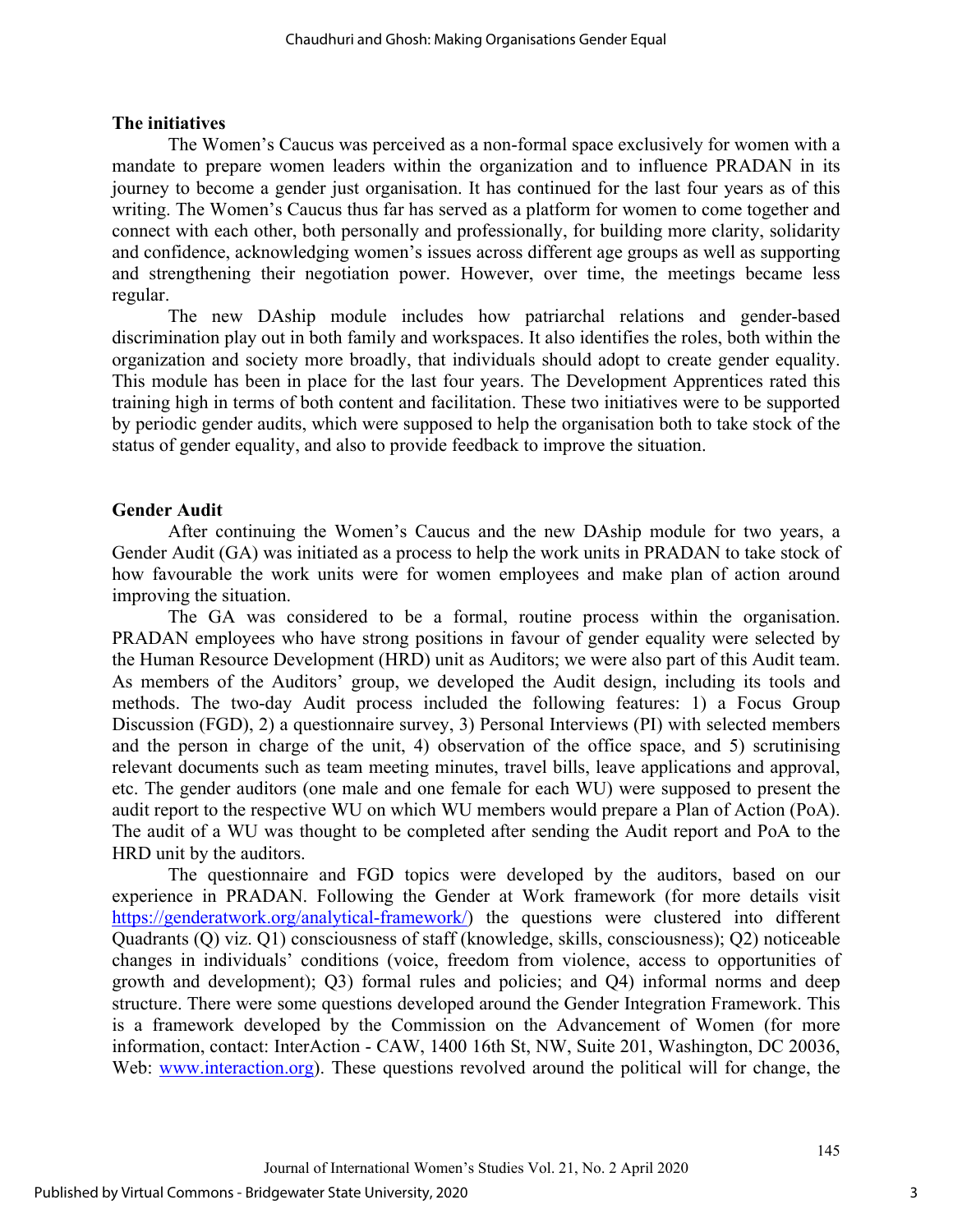technical capacity to carry out practical aspects of gender equality, accountability and organisational culture.

#### **Audit findings**

The overall percentage score<sup>[8](#page-4-0)</sup> based on the questionnaire was  $69\%$ . However, if we look at individual questions, the lowest score (54%) pertained to the effort of PRADAN's leadership to create a gender-equal workplace. This is the area in particular, which made us ponder the role of leadership in changing the workspace.

The GA findings from the questionnaire survey, FGD and PI can be clustered into five categories:

- Q.1 Consciousness of staff:
	- There is wide variation among different categories of staff in the WU around what is the desired picture of a gender equal place.
- Q.2 Noticeable changes in individuals' conditions:
	- Women colleagues do not use provisions<sup>[9](#page-4-1)</sup> because they do not want to be perceived as weaker and less efficient than men.
	- Colleagues do not have adequate information about the existing Policies and provisions for women employees and about the Women's Caucus.
	- There is less clarity among staff about what comprises sexual harassment and provisions under [the Sexual Harassment of Women at Workplace \(Prevention,](https://en.wikipedia.org/wiki/The_Sexual_Harassment_of_Women_at_Workplace_(Prevention,_Prohibition_and_Redressal)_Act,_2013)  [Prohibition and Redressal\) Act, 2013](https://en.wikipedia.org/wiki/The_Sexual_Harassment_of_Women_at_Workplace_(Prevention,_Prohibition_and_Redressal)_Act,_2013)
	- Men colleagues have better and more information about important initiatives and what is happening in the organisation, through informal channels of communication.
- Q.3 Formal rules and policies:
	- Lack of, or no policies around terms and conditions of employing office-cleaners.
	- No stated policy of leave during menstruation.
	- No stated policy to support women employees during pre-natal and post-natal stages.
- <span id="page-4-2"></span>Q.4 Informal norms and deep structure:
	- Soft spoken, explicitly caring and charming women are easily accepted in teams as compared to those who are not.
	- Women members have to follow social rules related to dress code and relationships; for example, they are not supposed to go to the butcher's shop or to buy alcohol.
	- There is the perception by men colleagues that extra effort (protection, care) is required to engage with women colleagues.
	- Men and women are good at different subjects and in performing different roles. For example, women can connect with women and gender related issues better than men, who are much better in technical areas.
	- Thematic<sup>[10](#page-4-2)</sup> leaderships are apparently allocated according to interest. However, interests manifest stereotypes of gendered division of work $11$

<span id="page-4-3"></span><span id="page-4-0"></span><sup>&</sup>lt;sup>8</sup> The Likert scale was used in the questionnaire. A low score means a movement away from gender equality.

<span id="page-4-1"></span><sup>9</sup> PRADAN's personnel system has some provisions to support women colleagues; for example: women colleagues may travel in higher classes in long duration trains, or if they are travelling with children up to five years old; they may hire four wheelers whenever needed for field visits; Parents travelling with children below eight years may travel with caregivers, etc.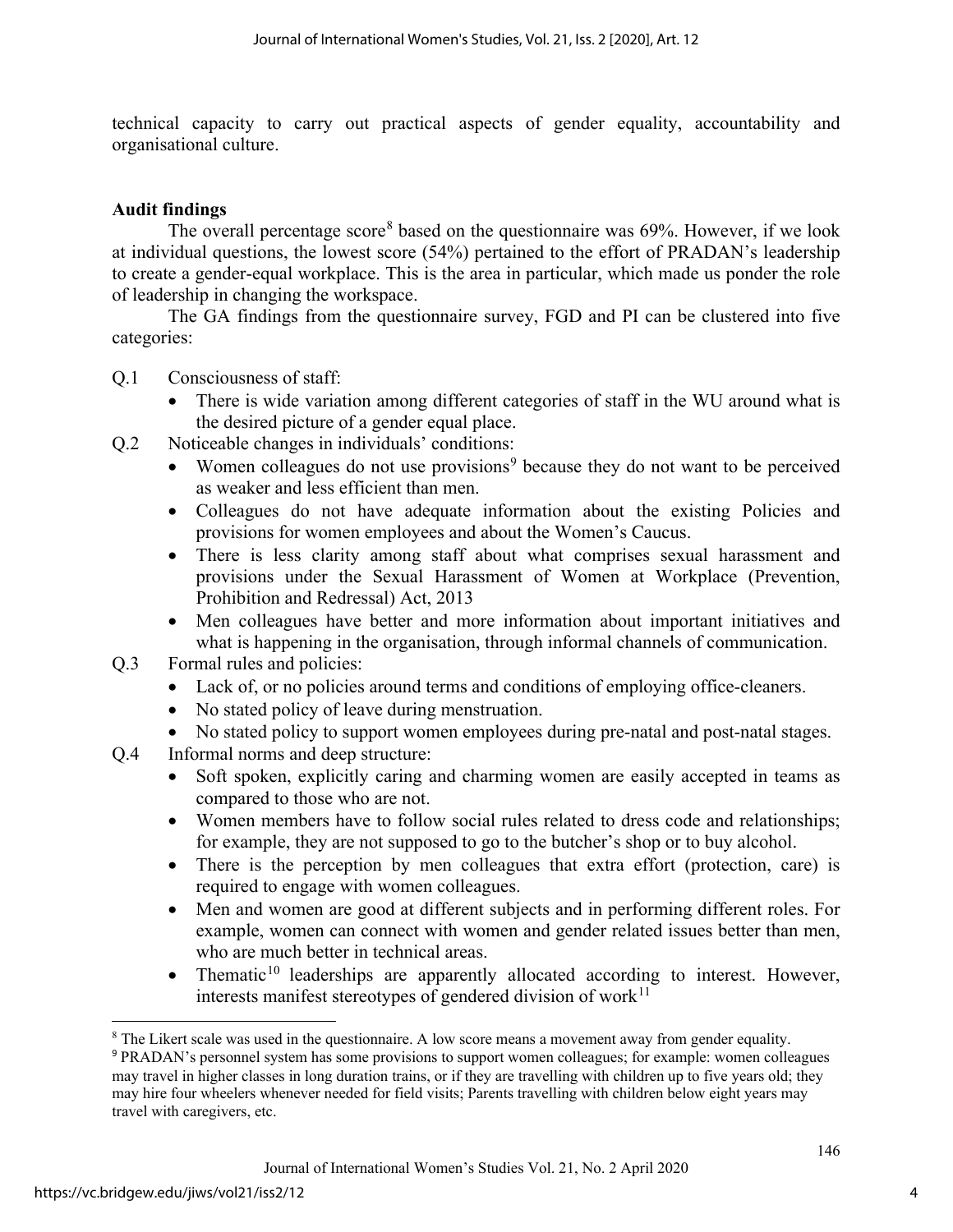- Q.5 Confidence in leadership and the change process:
	- Lack of faith in leaderships' efforts to ensure changes required for making the space more gender equal.
	- PRADAN is not prepared to change gender inequality.
	- Low confidence in the proceedings of Internal Compliance Committee (for prevention of sexual harassment).

Apart from the above, we also found that there was lack of separate toilet facilities for women, and a lack of cleanliness of office rooms. Basic medicines and sanitary pads were not kept in the first-aid boxes.

#### **Changes due to Audit**

After GA the work units were asked to make a Plan of Action (PoA) based on the audit findings. There were very concrete plans and actions around improving basic hygiene issues such as the cleanliness of office and toilet, designating a separate toilet for women, arranging adequate toiletries, including sanitary napkins, etc. Some policies, such as the policy on maternity leave<sup>[12](#page-5-0)</sup> were also changed (now there are six months of paid leave plus the option for one additional year of unpaid leave) because of recommendations from the GA and the Women's Caucus. In most of the work units, training was conducted to sensitise the staff on understanding sexual harassment in the workspace. There has also been a slight change in the male-female ratio within the organisation within one year (see the table below).

<span id="page-5-0"></span> $12$  There are seven days of paternity leave in PRADAN. There was no suggestion around modifying this.

5

<sup>&</sup>lt;sup>10</sup> In PRADAN, 'themes' are different action ideas such as a Self-help Group (SHG), Agriculture, Gender or Livestock-rearing based on which programmes are designed. The WU members engage with villagers, especially women, around those programmes. The WU members who are implementing different programmes, also invest to enrich and develop the 'themes' based on their experience. One of the senior employees leads this process of 'theme' development in the WUs and in the organisation. Those persons are called thematic anchors/ leaders. <sup>11</sup> The gendered division of labor in PRADAN exists, because mostly men but also many women, believe that working with women's SHGs, or on issues of gender require more feminine qualities including listening, relating to others, understanding, being accommodating. Further, women are considered by both men and women to be good at working with women and on gender issues, because of their own life experiences. However, issues such as agriculture and livestock rearing require engagement with the market, fulfilling target goals, etc. which are considered both by men and women to be masculine in nature; hence, these tasks are preferred by the men in the organisation. However, there are exceptions to the beliefs about these gendered roles as well as the assignment of the roles.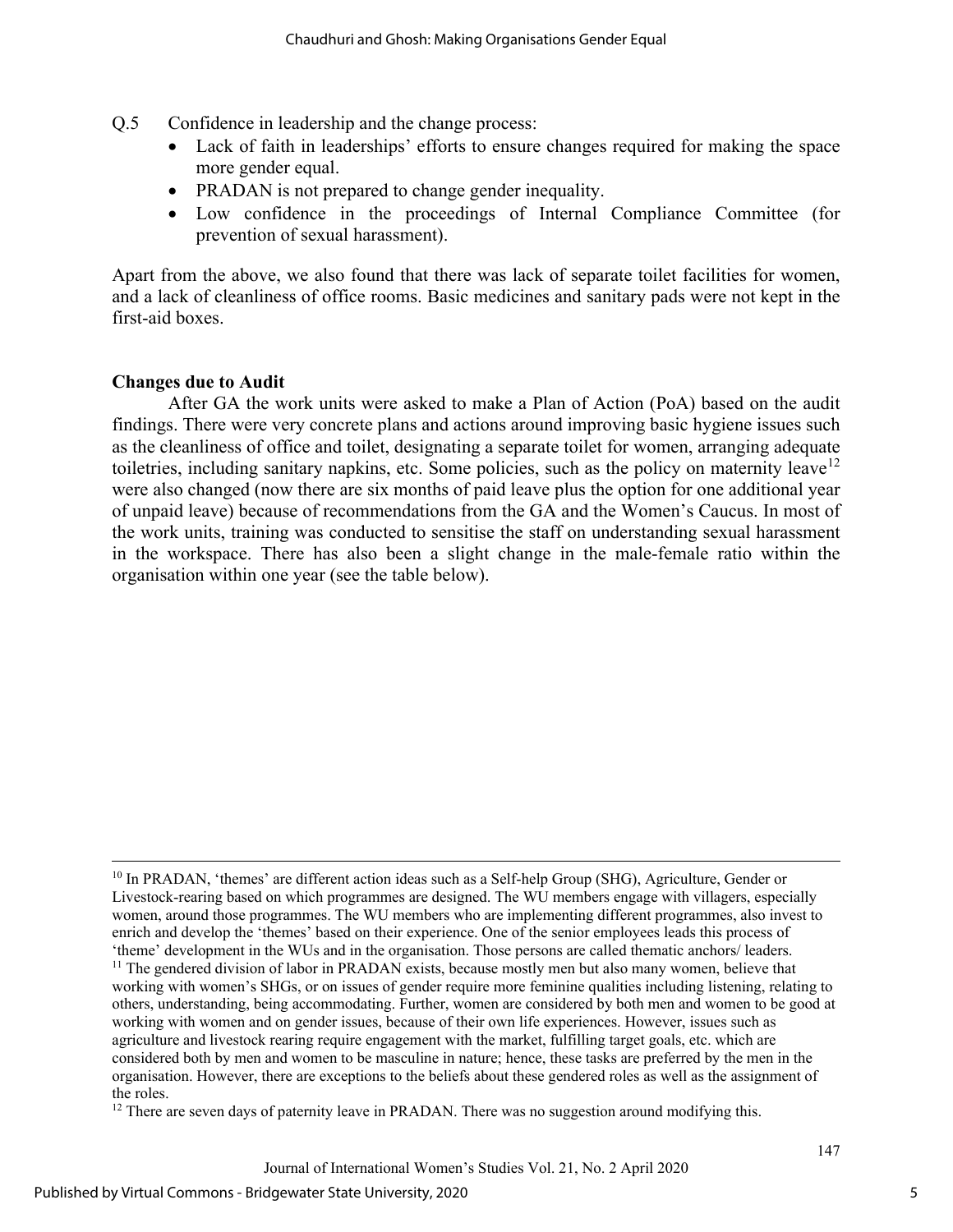| <b>Male-Female Ratio in PRADAN at different Experience levels</b> |       |                |          |
|-------------------------------------------------------------------|-------|----------------|----------|
| <b>Number</b><br>$\bf{of}$<br><b>PRADAN</b>                       | years | $\ln$ Sep 2017 | Sep 2018 |
| 0-3 years                                                         |       | 0.71           | 0.90     |
| 3-5 years                                                         |       | 0.44           | 0.45     |
| 5-10 years                                                        |       | 0.24           | 0.27     |
| $>10$ years                                                       |       | 0.26           | 0.26     |
| <b>Overall</b>                                                    |       | 0.38           | 0.45     |

#### **TABLE:**

However, though the findings revealed low levels of desire for change within PRADAN's leadership, there was no plan from any WU to change the conservative mind-set of the leadership; in other words, to generate a willingness to change the workspace to make it suitable for women to work. Also, there was no plan to change the deep culture of the organisation except to hold regular meetings of staff in some WUs to discuss issues of Gender inequality, which also actually stopped within a few months.

Nevertheless, because of the positive changes it supposedly brought about PRADAN decided to continue with the GA. The second round was conducted in early 2020 despite the fact that the organisation was facing a financial crisis. The second round of GA findings are still to be consolidated; however, a rough calculation shows that the score on the willingness of leadership to make PRADAN a gender equal place is still very low, almost similar to the last GA score. As a leadership group we decided to invest financial and human resources in making PRADAN a better place for women. We continued to do so even in the years of financial crisis. Despite this fact, why did leadership receive a low score regarding its willingness to bring about gender equality? The following section reflects on this question, positioning male leadership within a history of patriarchal gender roles.

### **Leadership and deep structure**

Organisational leadership plays a key role in shaping the workspace. The collectively held beliefs, assumptions and values, which constitute the culture of an organisation (Trice M and Beyer J 1993), are mostly influenced by its leadership. By "leadership" we mean a process wherein an individual or a group, influences others in an effort to reach organizational goals (Chemers 1997).

Feminist scholars <sup>[13](#page-6-0)</sup> studying the origins of patriarchies (Lerner 1986) have demonstrated that women have been idealised to operate in the domestic sphere whereas men have been viewed to dominate the public sphere (Fox 2002), which includes organisations (Mills 1988). An organisation's climate consists of members' shared perceptions of formal and informal

<span id="page-6-0"></span><sup>&</sup>lt;sup>13</sup> There is a voluminous literature on the origins of patriarchy and the subsequent ideologies and roles that place men in dominant public positions.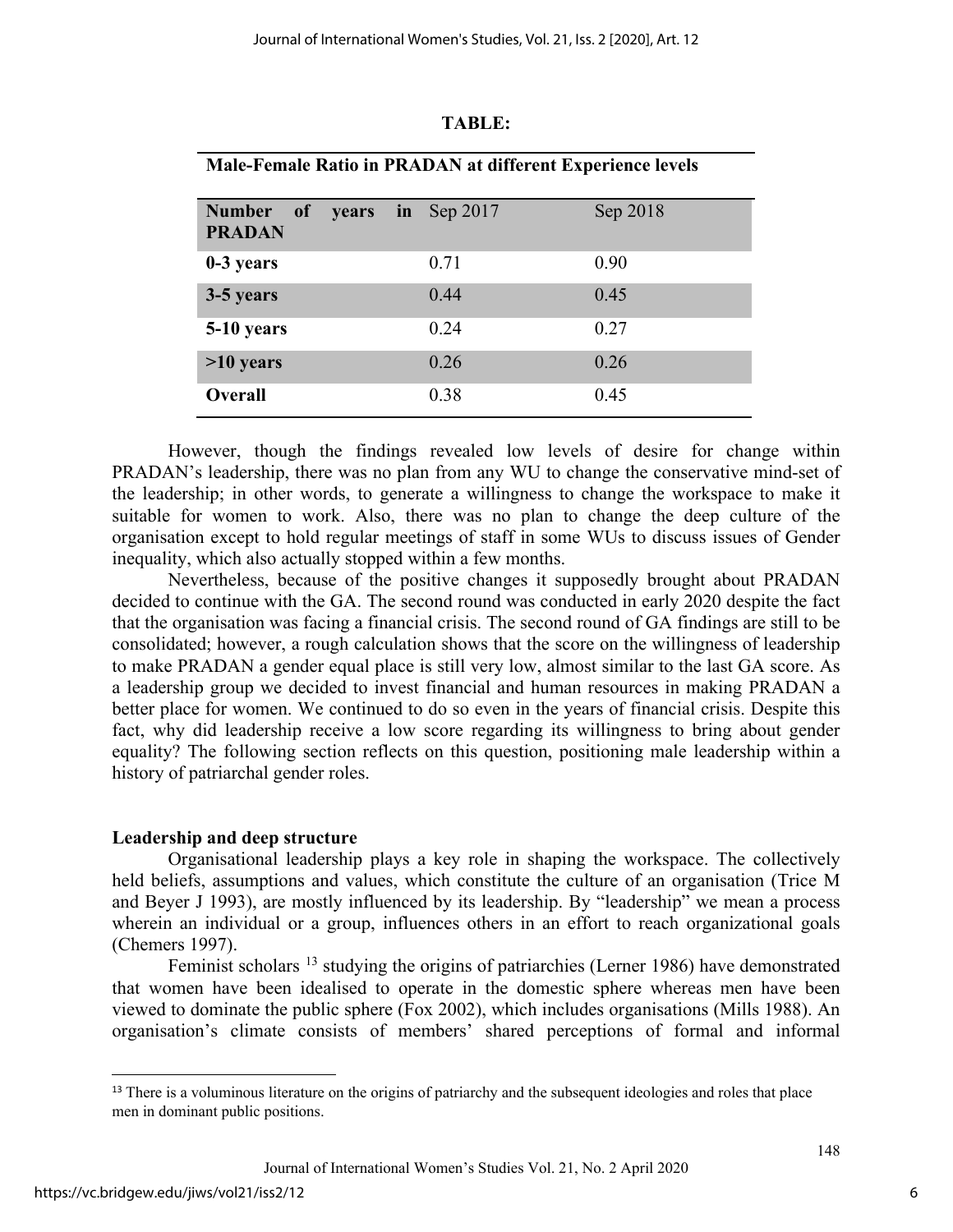organisational practices, procedures, and routines that arise from direct experiences of the organisation's culture (Ostroff 2012). The pattern of male supremacy that exists within the wider society is reflected in organisational structure. Patriarchal leadership shows either hostile or benevolent sexism (Glick 1996) towards women employees in order to maintain male supremacy. Hostile sexism sees women as incompetent, emotional, and sexually manipulating; whereas benevolent sexism considers women as weak, in need of protection, support, and adoration from men. One can argue that this form of sexism is more harmful as compared to hostile sexism as women can more easily recognise hostile sexism and protest against the associated behaviour and attitude, whereas it is difficult to identify benevolent sexism as harmful or even as sexism (Stamarski 2015). Benevolent sexism limits women's selection for leadership positions, since men perceive themselves to be supporting and protecting women; hence, they considered themselves more suitable for leadership positions. Also, women are more vulnerable to internalized, hegemonic oppression via benevolent sexism. Both these kinds of sexism have been observed during the audit process in PRADAN (see Q4. of the audit findings).

R.W. Connell has coined the term hegemonic masculinity to explain men's superior position in society shaped by the theory of cultural hegemony by Antonio Gramsci. Connell defined hegemonic masculinity as a discourse that legitimizes [men's dominant](https://en.wikipedia.org/wiki/Androcentrism) position in society and justifies the subordination of the common male population and women, and other marginalized ways of being a man. However, Christensen and Jensen suggest the importance of also looking at more specific problems of power relations between men in specific contexts. The intersectionality among dominating (overt and explicit oppression of men over people who practice other masculinities), dominant (domination of other masculinities but only in the broad sense that any emphasized norm by definition tends to marginalize the non-normative) and hegemonic masculinity gives rise to different kinds of manifestations of male supremacy in different contexts (Ann-Dorte Christensen and Sune Qvotrup Jensen 2014). It is imperative to understand this intersectionality without which the deep structure of patriarchy in PRADAN may not be fully understood and challenged. The current initiatives need to be relooked from these perspectives as well.

Further, the leadership group in PRADAN is also not a homogenous group. There are caste and class dynamics going on within and without the group. PRADAN's leadership group also consists predominantly of men and people from higher castes. Male supremacy and leadership in the Indian context can't be understood devoid of the dynamics of caste. The initiatives in PRADAN lack the integration of caste-based oppression. Even while designing the GA tools caste-based oppression and its intersectionality with gender-based oppression (Khurana 2018) has been largely ignored.

The objective or goal of the initiatives was to build an organisation where men would be integrated, free, equal, and loving human beings striving towards creating a more equal society through enhanced connectedness with self (both femininity and masculinity) and others. They would practise behaviours such as caring, sharing, supporting, and collaborating. They would act against anything which is promoting inequality and injustice. At the same time, women in PRADAN would be confident, without fear and dignified; free to express and realise their potentials; they would acquire enhanced understanding of gender equality and their role in it. The goal was also to build an organization where women will stay, grow, and acquire leadership positions. But achieving these goals is the same as ending a male higher caste leadership group, and this group will not want that to happen, as those with power and status do not renounce them willingly.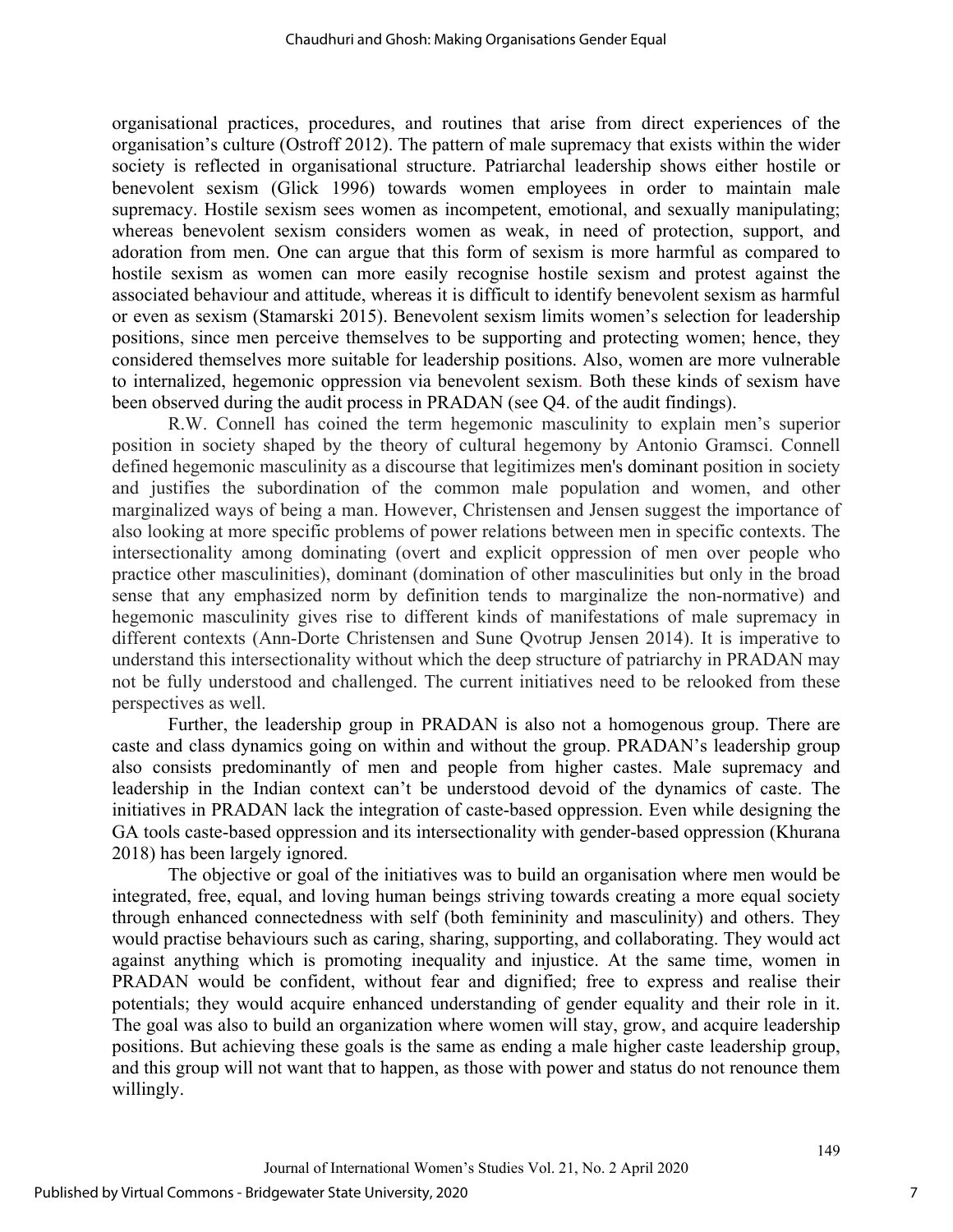#### **Possible way out**

In PRADAN, we have taken the first step in identifying the needs and invested resources to work towards a gender equal organization by initiating some interventions. However, it is difficult to change the inherent deep culture of the organization within the usual management structure as it is based on a leadership process which is inherently patriarchal (Mills 1988). Creating a change facilitating group, 'a Guiding Coalition' as termed by Kotter (Kotter 1995) may be a good approach for facilitating the change process. In this model, a Guiding Coalition is formed with a group of employees with shared commitments and enough power to lead the change effort. They need to be encouraged to work as a team outside the normal hierarchy and work with the leadership to help them in the change process. "Because the Guiding Coalition includes members who are not part of senior management, it tends to operate outside of the normal hierarchy by definition. This can be awkward, but it is clearly necessary. If the existing hierarchy were working well, there would be no need for a major transformation. But since the current system is not working, reform generally demands activity outside of formal boundaries, expectations, and protocol" (Kotter 1995) This may develop a sense of reassurance and trust among the rest of the employees and facilitate a climate for change.

Also, there is a need to look at HR policies again, including those which are termed "scientific" and "gender neutral" but also based on "the persistent stereotype that associates management with male" (Rubin 1997). According to liberal political philosophy, once women and men are treated alike without interference from individual biases and prejudices, there will emerge fair competition between individuals, comparative to the 'free market'. However, this does not work in organizations as there is no such thing as an unbiased and prejudice-free organizational climate (Rubin 1997). Instead, the approach of positive discrimination in HR policies, "affirmative action", including selection for leadership positions should be supported.

The resocialization of men toward gender awareness, exposing the hegemony of patriarchy (leading to internal oppression and unexamined assumptions) is absolutely critical to bring about change in deeply entrenched structural inequalities shaped by patriarchal norms. Therefore, it is important to create a space in all the WUs for discussing personal experiences in the workspace, perceptions, and stereotypes.

There are many men in PRADAN who support women and can see a qualitatively better PRADAN by ensuring shifts in practices and culture; they are ready to make or have made personal shifts, constructing personal and professional aspects of their lives. These men champions should also conduct gender awareness and sensitisation programmes for other staff, especially men, in the organisation.

Within PRADAN, thematic leadership is allocated based on the interest of the practitioners. However, if one looks at its distribution carefully, one can see a pattern which represents the stereotypical understanding of the gendered division of work. We recommend creating a system of support, to assist one another in moving outside one's comfort zone and taking on leadership roles outside of the gender-divided different themes. The women's caucus, men champions, and the guiding coalition may all play a key role in this process.

Above all, the initiatives for gender equality in the organisation need to take into account the intersectionality of gender with other discriminations based on caste and class.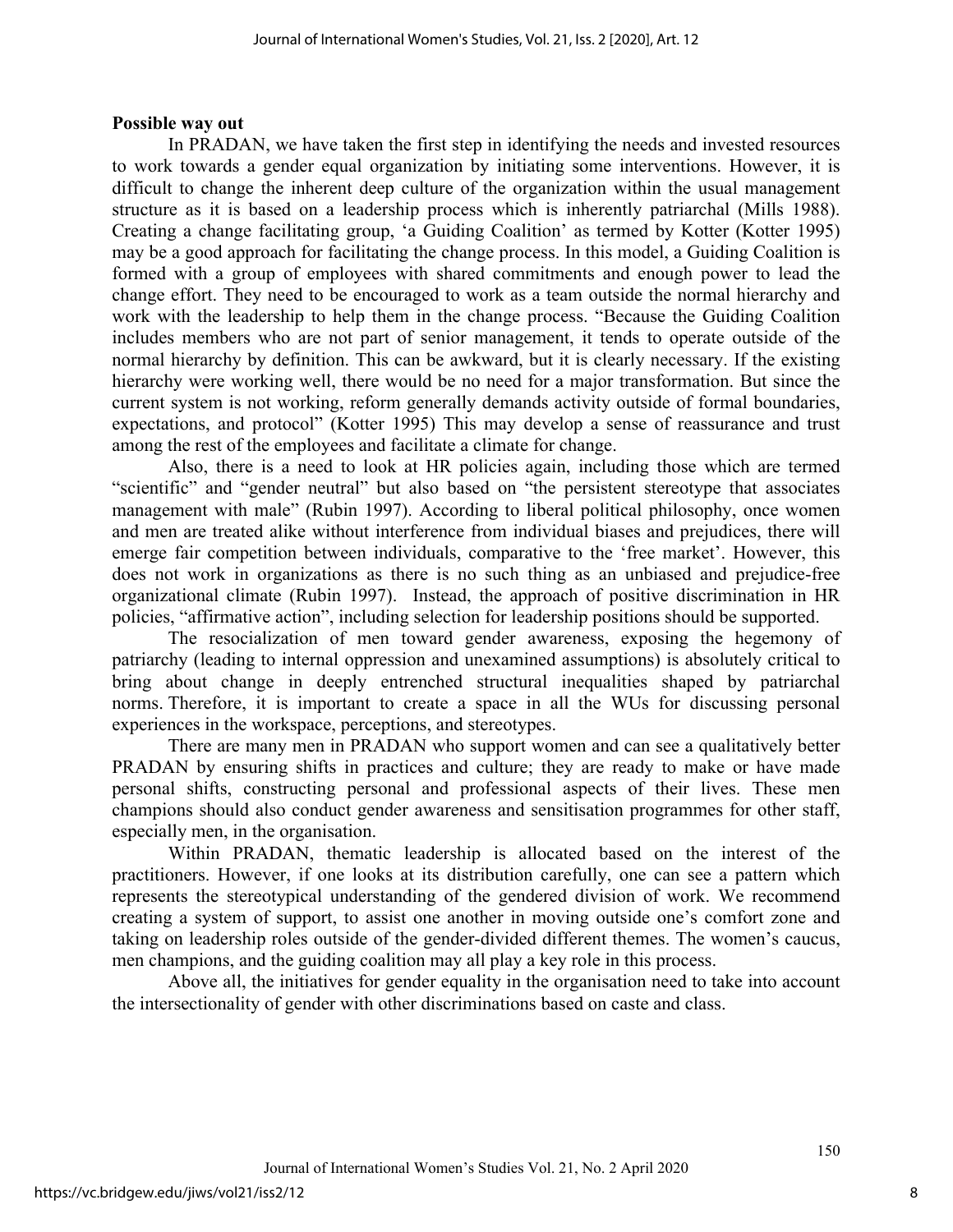#### **Conclusion**

PRADAN initiated three integrated activities for improving the workspace for women. This has resulted in some positive movement within PRADAN. Organisations across multiple sectors of society may initiate similar processes to make themselves a gender equal workplace. PRADAN's Gender Audit shows that despite the efforts of the leadership, the staff gave them a low score on their 'willingness to change the gender inequality' in two consecutive Gender Audits. This may be due to the persistence of the organisation's leadership deep-seated idea of male supremacy, and it is significant influence on the organisational culture. As a result, we recommend forming a change facilitating team, 'a Guiding Coalition', outside the normal hierarchy to lead the change processes to create a gender equal organisation. We also suggested reviewing HR policies to make them more suitable for women so that more women can be selected for leadership positions. This is a long journey and every new initiative may be seen as a small step towards a gender equal workspace. However, critically looking at those initiatives may help to transform not only the workspace but society as well.